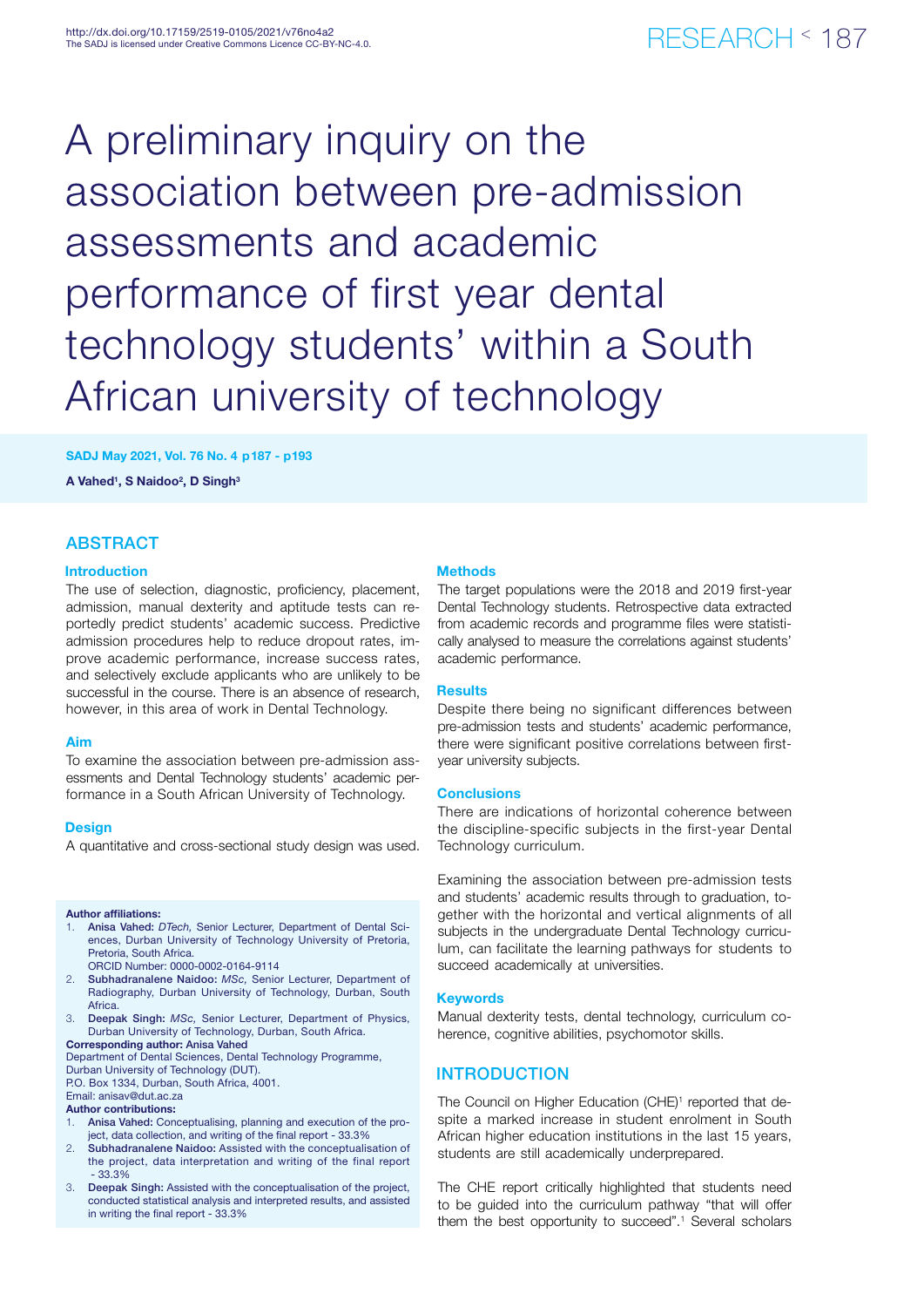have therefore reiterated that entry-level assessments, such as diagnostic, proficient, placement and manual dexterity tests are required in the current educational  $climate.<sup>2-7</sup>$ 

There are ongoing debates on the extent to which selection, diagnostic, proficiency, placement, admission, manual dexterity, and aptitude tests can predict student academic success.8-15 Arguably, predictive admission procedures can reduce dropout rates, improve academic performance, increase success rates, and selectively exclude applicants who are unlikely to be successful in the course.16-18

Furthermore, the aforementioned authors have unanimously indicated the value of predictive admission tests in providing rich information on the profile of students and informing curriculum design. The lack of these tests could therefore place students at risk of not completing their courses successfully. In turn, this has cost implications for both the student and the university.

Despite the burgeoning literature<sup>3-5,19-21</sup> demonstrating the predictive value of manual dexterity tests, there is an absence of research on the predictive value of pre-admission tests for South African student dental technicians. Moreover, there is no consensus regarding the best predictive test or tests for admission into Dental Technology, which is a laboratory-based practice that requires students to have fine motor skills, hand-eye co-ordination and spatial perception.4,5

From a higher education perspective, Vahed, McKenna and Singh elaborated that "the distinctive characteristics of Dental Technology is that it has both theoretical (or know-why) and practical (or know-how) knowledge".<sup>22</sup> Admission into Dental Technology training programmes at South African Universities of Technology (UoTs) are therefore based on a combination of cognitive and psychomotor tests.3,19,23 The aforementioned scholars have further argued the efficacy of manual dexterity tests as a screening instrument for the early indications on prospective students' competencies, skills and knowledge. This enables academics to gain knowledge on students who will require additional academic development and support to succeed.

The Dental Technology programme at the Durban University of Technology (DUT), where this study was conducted, largely entails completing a set of theory and manual dexterity tests, which assess the "ability to use the hands in a skilful and coordinated way".<sup>24</sup> Student interviews follow thereafter. Regardless of this comprehensive process, the 2011-2014 cohort throughput rates for the National Diploma in Dental Technology ranged between 10-50% (data provided under the auspices of the Siyaphumelela project by DUTs Department of Management Information, specifically via an email from K Parker, PhD (koo@dut.ac.za) in February 2020). These are below the faculty and the national norms.

In attempting to address the unacceptable throughput rates, selection and manual dexterity tests in Dental Technology were extensively re-vised in 2017 and 2018. It is against this background that predicting variables to

increase students' academic success in the Dental Technology programme is believed to be imperative. This also critically responds to the recent South African Dental Technicians Council (SADTC) accreditation report, which recommended that the department "carry out retrospective research on the data of the last several years, to determine if there are any associations between test scores and subsequent success or otherwise".25

Using a retrospective and descriptive cross-sectional study within a quantitative framework, the aim of this study was to examine the association between first-year Dental Technology students' academic results and various preadmission measures. The objectives of this retrospective study were to:

- 1. Determine the relationship between biographical variables (i.e. gender, age, and home language) with students' academic performance in selected first-year Dental Technology subjects.
- 2. Correlate school performance of individual subjects (i.e. Mathematics, Physical Science and English) with students' academic performance in selected first-year Dental Technology subjects.
- 3. Determine the predictive value of Dental Technology Manual Dexterity Tests (DTMDT) with students' academic performance in selected first-year Dental Technology subjects.
- 4. Determine the predictive value of the Standardised Assessment Test for Selection and Placement (SATAP) with students' academic performance in selected firstyear Dental Technology subjects. It should be noted that SATAP aims to identify students who might be at risk of under-performing and who require appropriate institutional support and/or interventions, such as intensive tutorials.<sup>2</sup>

It is envisaged that the retrospective data will provide significant prospective interventions such as using the results to improve the criteria and design of future pre- and post-admission processes. This could lead to the early identification of students who are at risk of failing. Furthermore, the results could provide early insights on students' intellectual and academic profiles, which according to Scholtz and Allen-IIe "act as a basis for curriculum design".<sup>2</sup>

# **METHODOLOGY**

### Study design and sampling

A post-positivism (or logical empiricism) paradigm within a quantitative and descriptive cross-sectional study design was used. The purpose of cross-sectional studies is to ascertain the "prevalence of a phenomenon, situation, problem, attitude or issue, by taking a cross-section of the population".26

Post-positivism is knowledge that is produced through testing proposals based on precise observation and measurement that is verifiable. Personal biases and prejudices of the researcher and participants are reduced, as objectivity is achieved by using multiple measures and observations to gain a clearer understanding of what is happening in reality.<sup>27</sup>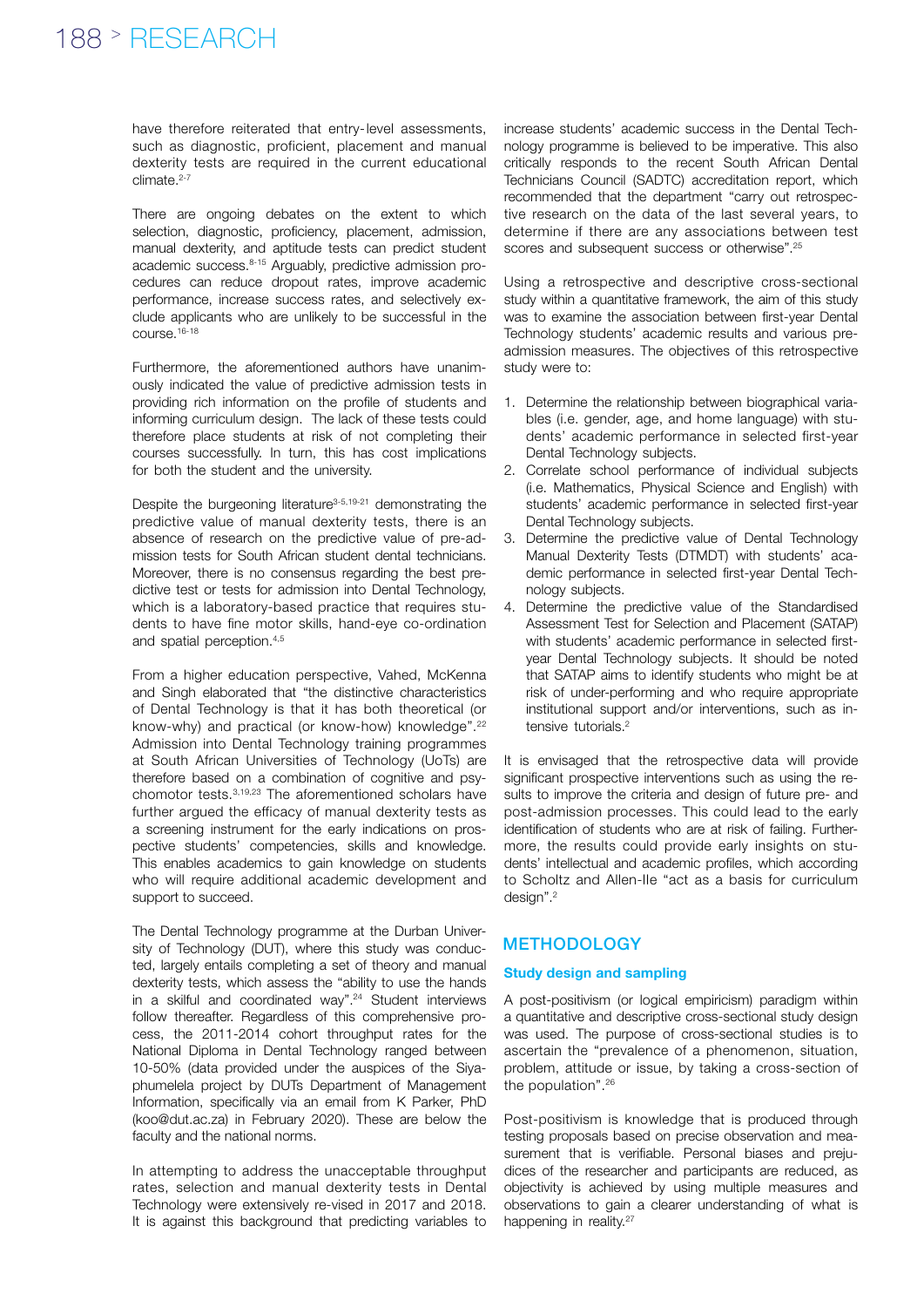Generally, there are two entry routes into the Dental Technology programme: namely, through the mainstream programme and through the extended curriculum programme (ECP). The minimum time for completion of the National Diploma qualification is three years for mainstream students and four years for ECP, as their first year of study extends over two years.

The total sample population consisted of the 2018 ( $n=$ 46) and 2019 (n=26) registered first year Dental Technology students at DUT. In 2018, there were 25 mainstream and 21 ECP students whereas in 2019 there were 16 mainstream and 10 ECP students.

#### Data collection and analysis

The following data were retrospectively extracted from academic records and programme files located in the Dental Sciences department at DUT.

#### Independent variables

1. The 2017 and 2018 Grade 12 school-leaving results for the subjects are outlined in Table 1.

Although subject to some debate in the literature, 28,29 the predictive power of school-leaving results as a measure of students succeeding academically in universities continues to be used.

- 2. Students' scores from their portfolio of work, which comprised of:
- 2.1. A biographical questionnaire that comprised of five open-ended questions. Questions 1 - 4, which centred on health and recreational activities, are single items with responses averaging 1-2 lines of text.

Question 5 however, has 12 sub-sections (i.e. 5.1 to 5.12) with responses averaging 3-5 lines of text. These questions focussed on parents' occupation, describing the work of a dental technician, and personal attributes in terms of strengths and areas of development.

- 2.2 A sketch of a tooth.
- 2.3 A photograph of a 'Coca-Cola, tomato sauce, or spice' bottle carved from a Sunlight<sup>®</sup> soap bar. Corroborating with the finding of Oweis, Ereifej and Abu Eid<sup>30</sup> and Nayak, Sahni, Singhvi et al's.<sup>31</sup>, the sketch and carving are used to create an early awareness for students of the kinds of psycho-

# www.sada.co.za / SADJ Vol. 76 No. 4  $RFSFARTH \leq 189$

motor skills required in dental technology undergraduate programmes. According to Segura, Halabi and Navarro<sup>24</sup> "psychomotor skills are involved in procedures that are required to co-ordinate sensorial information with muscular response, as well as hand-eye synchronisation with hand and feet muscles motion, using a variety of dental instruments."

3. The DTMDT scores for four sections, namely, Drawing, Tooth Carving, Stone Block and Essay. Two independent Dental Technology examiners assessed each section using 5-point Likert Scale rubrics from five (excellent) to one (poor).

> The mean of both examiners' scores provided the final score per section. Essentially, these sections tested students' visual-spatial skills, ability to work with their hands, listening, communication, and the ability to follow instructions.

4. The SATAP results for Maths A, Maths B, Science and Academic Literacy.

#### Dependent variables

5. The 2018 and 2019 results for Tooth Morphology (TMOR 101 - focuses on cognitive and psychomotor skills), Oral Anatomy (OANA 101 - centres on cognitive abilities), and Applied Dental Technology (APDT 101 - tests psychomotor skills). A critical point is that student throughput rates for the above subjects continues to be low and therefore these subjects are identified as "at risk" at both faculty and university levels (as per email communication from K Parker in February 2019).

Following the collection of the various predictors or independent variables (biological profile, Grade 12 results, DTMDT and SATAP) and outcome measures or dependent variables (students' academic results for TMOR 101; OANA 101; and APDT 101), data was statistically analysed (SPSS® Version 26.0). Descriptive measures included the use of frequency and cross tabulation tables. Inferential statistics, which determines the differences and/or relationships between the variables, was conducted using Analysis of Variance (ANOVA), as the numerical data were normally distributed. Multiple Regression analyses and Pearson's correlation tests were used to measure the relationship between pre-admission variables and first-year university results. Results were considered significant for p<0.05. A measure of reliability was performed using the mean total inter-item correlation (mean  $r = 0.55$ ).

| Table 1. School leaving subjects.                                                |                                                       |                           |                     |                       |  |  |  |  |  |  |
|----------------------------------------------------------------------------------|-------------------------------------------------------|---------------------------|---------------------|-----------------------|--|--|--|--|--|--|
| <b>National Senior Certificate (NSC) Requirements</b>                            | <b>Senior Certificate (SC)</b><br><b>Requirements</b> |                           |                     |                       |  |  |  |  |  |  |
| <b>Compulsory Subject</b>                                                        | <b>NSC</b>                                            | <b>Compulsory Subject</b> | <b>Higher Grade</b> | <b>Standard Grade</b> |  |  |  |  |  |  |
|                                                                                  | Rating                                                |                           |                     |                       |  |  |  |  |  |  |
| English (home) or English (1st additional)                                       | 3                                                     | English                   | Е                   | С                     |  |  |  |  |  |  |
| <b>Physical Sciences and/or Mathematics</b><br>or<br><b>Mathematics Literacy</b> | 3<br>6                                                | <b>Physical Science</b>   | Е                   | B                     |  |  |  |  |  |  |
| And two 20 credit subjects (not more than one language)                          | 3                                                     | <b>Mathematics</b>        | Е                   | B                     |  |  |  |  |  |  |
| Note:                                                                            |                                                       |                           |                     |                       |  |  |  |  |  |  |

• NSC rating of 3 and 6 is an achievement level between 40-49% and 70-79%, respectively.

• SC Grade B, C and E is an achievement level between 70-79%, 60-69% and 40-49%, respectively.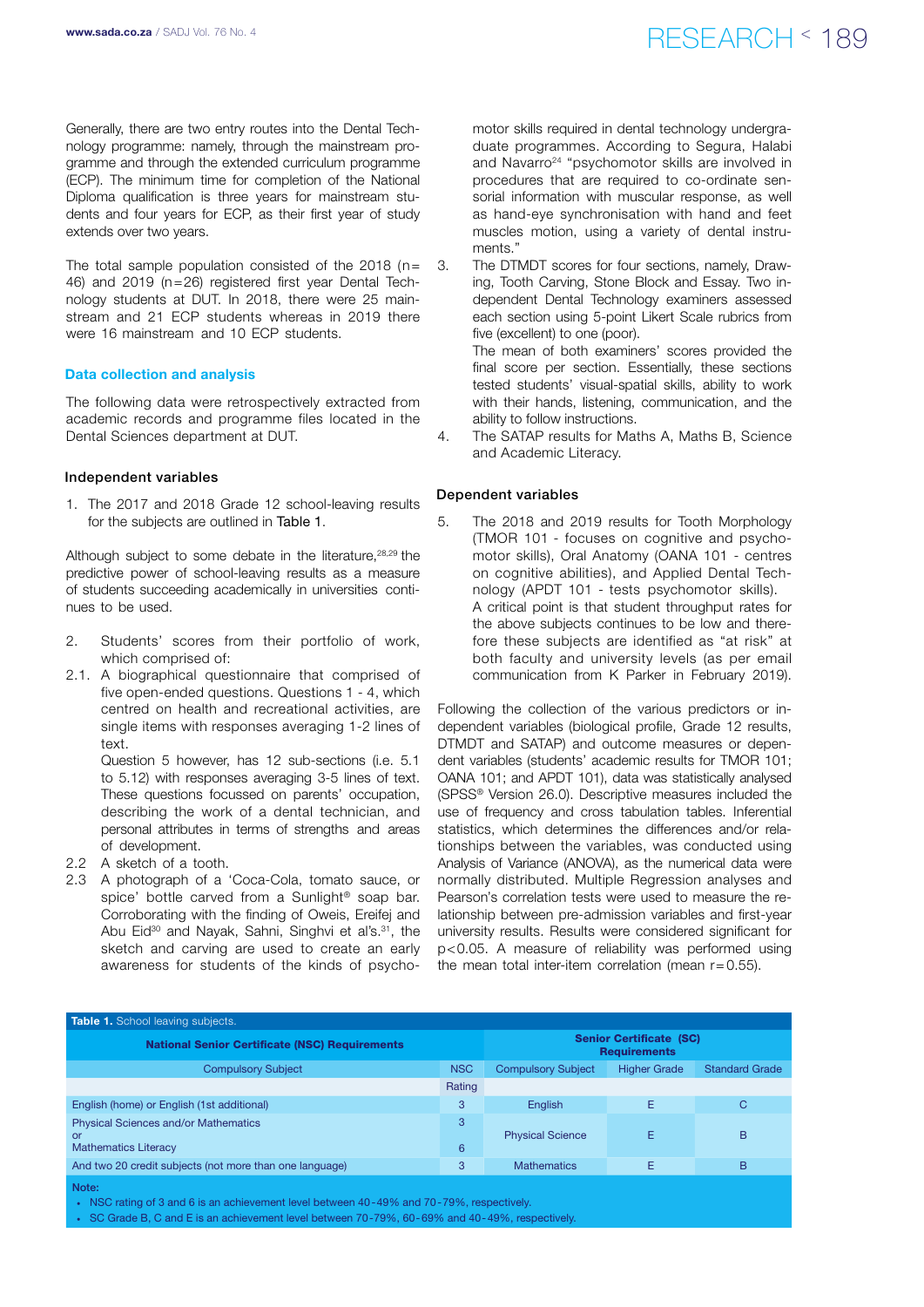# 190 > RESEARCH

## **RESULTS**

In determining the relationship between biographical variables and first-year academic performance in Dental Technology (Objective 1), Table 2 summarises the descriptive statistics of the biographical data. There were no significant differences in the number of males and females and students from the mainstream programme and ECP.

Significant differences existed across other variables, particularly highlighting that the programme constituted a higher number of African students with English as a second language. Inevitably, more students completed the portfolio because it was a critical component of the application process. Nearly two-thirds of the students had selected Dental Technology as either their first or second pre-university choice of programme.

Generally, the mean scores of the selected first-year Dental Technology subjects for ECP students were higher than the mainstream students (Table 3). In particular, the mean scores of the mainstream male students who were younger than 20 years old and ECP female students older than 22 years were above 52% for Tooth Morphology (TMOR 101) and Oral Anatomy (OANA 101) subjects. Regardless of gender and age, both mainstream and ECP students mean scores for Applied Dental Technology (APDT101) are below 50%. These trends are also observed when using ANOVA Analyses (Table 4).

Multivariate tests were used to determine which preadmission variable affected students' performances in Tooth Morphology, Oral Anatomy and Applied Dental Technology. Partial eta squared was deemed appropriate because the dependent variable was numerical and the independent variables were categorical.

| Table 2. Descriptive statistics. |                       |                  |                |         |  |  |  |  |  |
|----------------------------------|-----------------------|------------------|----------------|---------|--|--|--|--|--|
|                                  | $(n = 72)$            | <b>Frequency</b> | <b>Percent</b> | p-value |  |  |  |  |  |
| Gender                           | Male                  | 32               | 44.4           | 0.346   |  |  |  |  |  |
|                                  | Female                | 40               | 55.6           |         |  |  |  |  |  |
|                                  | African               | 60               | 83.3           |         |  |  |  |  |  |
| <b>Ethnicity</b>                 | Indian                | 10               | 13.9           | < 0.001 |  |  |  |  |  |
|                                  | White                 | $\mathcal{P}$    | 2.8            |         |  |  |  |  |  |
| Programme                        | <b>ECP</b>            | 31               | 43.1           | 0.239   |  |  |  |  |  |
|                                  | Mainstream            | 41               | 56.9           |         |  |  |  |  |  |
| English                          | First                 | 23               | 31.9           | 0.002   |  |  |  |  |  |
| Language                         | Second                | 49               | 68.1           |         |  |  |  |  |  |
| School<br>Leaving<br>Results     | Senior<br>Certificate | 72               | 100.0          |         |  |  |  |  |  |
| Portfolio                        | Yes                   | 60               | 83.3           | < 0.001 |  |  |  |  |  |
|                                  | No                    | 12               | 16.7           |         |  |  |  |  |  |
| Pre-University<br>Choice         | First                 | 23               | 31.9           |         |  |  |  |  |  |
|                                  | Second                | 24               | 33.3           |         |  |  |  |  |  |
|                                  | <b>Third</b>          | 19               | 26.4           | 0.010   |  |  |  |  |  |
|                                  | Fourth                | 6                | 8.3            |         |  |  |  |  |  |

Note:

• NSC rating of 3 and 6 is an achievement level between 40-49% and 70-79%, respectively.

• SC Grade B, C and E is an achievement level between 70-79%, 60-69% and 40-49%, respectively.

As illustrated in Table 4, the blue highlights indicate that the pre-admission measures (independent variables) had a small effect on students' academic results for TMOR 101; OANA 101; and APDT 101 (dependent variables). Simlarly, the green represents a medium effect and the yellow implies a large effect on the dependent variable by the independent variables.

| <b>Table 3.</b> Comparison of gender and age against students'<br>performances in selected first-year dental technology subjects. |                |                                 |                                                                      |                              |                              |                                        |                                        |  |  |  |
|-----------------------------------------------------------------------------------------------------------------------------------|----------------|---------------------------------|----------------------------------------------------------------------|------------------------------|------------------------------|----------------------------------------|----------------------------------------|--|--|--|
|                                                                                                                                   |                | Independent<br><b>Variables</b> | Dependent Variables: Dental Technology First-Year<br><b>Subjects</b> |                              |                              |                                        |                                        |  |  |  |
|                                                                                                                                   |                |                                 | <b>Tooth Morphology TMOR 101</b>                                     |                              |                              |                                        |                                        |  |  |  |
| Programme                                                                                                                         | Gender         | Age Group                       | Mean                                                                 | Standard<br><b>Deviation</b> | Standard<br>Error of<br>Mean | 95.0%<br>Lower CL for<br>Percentile 95 | 95.0%<br>Upper CL for<br>Percentile 95 |  |  |  |
|                                                                                                                                   |                | < 20                            |                                                                      |                              |                              |                                        |                                        |  |  |  |
|                                                                                                                                   | Male<br>Female | $20 - 22$                       | 51.25                                                                | 21.98                        | 10.99                        | 43.00                                  | 84.00                                  |  |  |  |
| <b>BO</b>                                                                                                                         |                | > 22                            | 42.00                                                                |                              |                              |                                        |                                        |  |  |  |
|                                                                                                                                   |                | < 20                            |                                                                      |                              |                              |                                        |                                        |  |  |  |
|                                                                                                                                   |                | $20 - 22$                       | 49.89                                                                | 16.36                        | 5.45                         | 58.00                                  | 69.00                                  |  |  |  |
|                                                                                                                                   |                | > 22                            | 53.83                                                                | 6.94                         | 2.83                         | 57.00                                  | 64.00                                  |  |  |  |
|                                                                                                                                   |                | < 20                            | 53.00                                                                |                              |                              |                                        |                                        |  |  |  |
|                                                                                                                                   | Male           | $20 - 22$                       | 41.00                                                                | 20.53                        | 7.76                         | 51.00                                  | 69.00                                  |  |  |  |
|                                                                                                                                   |                | > 22                            | 34.25                                                                | 15.48                        | 7.74                         | 36.00                                  | 55.00                                  |  |  |  |
| Mainstream                                                                                                                        |                | < 20                            |                                                                      |                              |                              |                                        |                                        |  |  |  |
|                                                                                                                                   | Female         | $20 - 22$                       | 47.75                                                                | 11.45                        | 4.05                         | 48.00                                  | 67.00                                  |  |  |  |
|                                                                                                                                   |                | > 22                            | 45.67                                                                | 22.59                        | 13.04                        | 48.00                                  | 67.00                                  |  |  |  |

|  |            |        |           |       | <b>Applied Dental Technology APDT 101</b> |                              |                                        |                                        |  |  |  |  |
|--|------------|--------|-----------|-------|-------------------------------------------|------------------------------|----------------------------------------|----------------------------------------|--|--|--|--|
|  |            | Gender | Age Group | Mean  | <b>Standard</b><br>Deviation              | Standard<br>Error of<br>Mean | 95.0%<br>Lower CL for<br>Percentile 95 | 95.0%<br>Upper CL for<br>Percentile 95 |  |  |  |  |
|  |            |        | < 20      |       |                                           |                              |                                        |                                        |  |  |  |  |
|  |            | Male   | $20 - 22$ | 48.00 |                                           |                              |                                        |                                        |  |  |  |  |
|  | ဗ္ဗိ       |        | >22       |       |                                           |                              |                                        |                                        |  |  |  |  |
|  |            | Female | < 20      |       |                                           |                              |                                        |                                        |  |  |  |  |
|  |            |        | $20 - 22$ |       |                                           |                              |                                        |                                        |  |  |  |  |
|  |            |        | > 22      |       |                                           |                              |                                        |                                        |  |  |  |  |
|  |            |        | < 20      | 46.00 |                                           |                              |                                        |                                        |  |  |  |  |
|  |            | Male   | $20 - 22$ | 35.40 | 11.46                                     | 5.12                         | 40.00                                  | 50.00                                  |  |  |  |  |
|  | Mainstream |        | >22       | 36.50 | 9.26                                      | 4.63                         | 40.00                                  | 44.00                                  |  |  |  |  |
|  |            |        | < 20      |       |                                           |                              |                                        |                                        |  |  |  |  |
|  |            | Female | $20 - 22$ | 48.86 | 5.46                                      | 2.06                         | 51.00                                  | 57.00                                  |  |  |  |  |
|  |            | > 22   | 44.00     | 16.97 | 12.00                                     | 32.00                        | 56.00                                  |                                        |  |  |  |  |

|                   |        | <b>Oral Anatomy OANA 101</b> |       |                                     |                              |                                        |                                                 |  |  |  |  |
|-------------------|--------|------------------------------|-------|-------------------------------------|------------------------------|----------------------------------------|-------------------------------------------------|--|--|--|--|
|                   | Gender | Age Group Mean               |       | <b>Standard</b><br><b>Deviation</b> | Standard<br>Error of<br>Mean | 95.0%<br>Lower CL for<br>Percentile 95 | 95.0% Upper<br><b>CL</b> for Percen-<br>tile 95 |  |  |  |  |
|                   |        | < 20                         |       |                                     |                              |                                        |                                                 |  |  |  |  |
|                   | Male   | $20 - 22$                    | 36.00 | 8.66                                | 5.00                         | 31.00                                  | 46.00                                           |  |  |  |  |
| ECP               |        | > 22                         | 40.00 |                                     |                              |                                        |                                                 |  |  |  |  |
|                   | Female | < 20                         |       |                                     |                              |                                        |                                                 |  |  |  |  |
|                   |        | $20 - 22$                    | 45.33 | 12.25                               | 4.08                         | 51.00                                  | 60.00                                           |  |  |  |  |
|                   |        | > 22                         | 54.83 | 9.06                                | 3.70                         | 61.00                                  | 66.00                                           |  |  |  |  |
|                   |        | < 20                         | 56.00 |                                     |                              |                                        |                                                 |  |  |  |  |
|                   | Male   | $20 - 22$                    | 38.88 | 13.70                               | 4.84                         | 50.00                                  | 54.00                                           |  |  |  |  |
|                   |        | > 22                         | 39.25 | 17.86                               | 8.93                         | 46.00                                  | 53.00                                           |  |  |  |  |
| <b>Mainstream</b> |        | < 20                         |       |                                     |                              |                                        |                                                 |  |  |  |  |
|                   | Female | $20 - 22$                    | 48.89 | 6.85                                | 2.28                         | 51.00                                  | 62.00                                           |  |  |  |  |
|                   |        | > 22                         | 50.00 | 6.56                                | 3.79                         | 51.00                                  | 56.00                                           |  |  |  |  |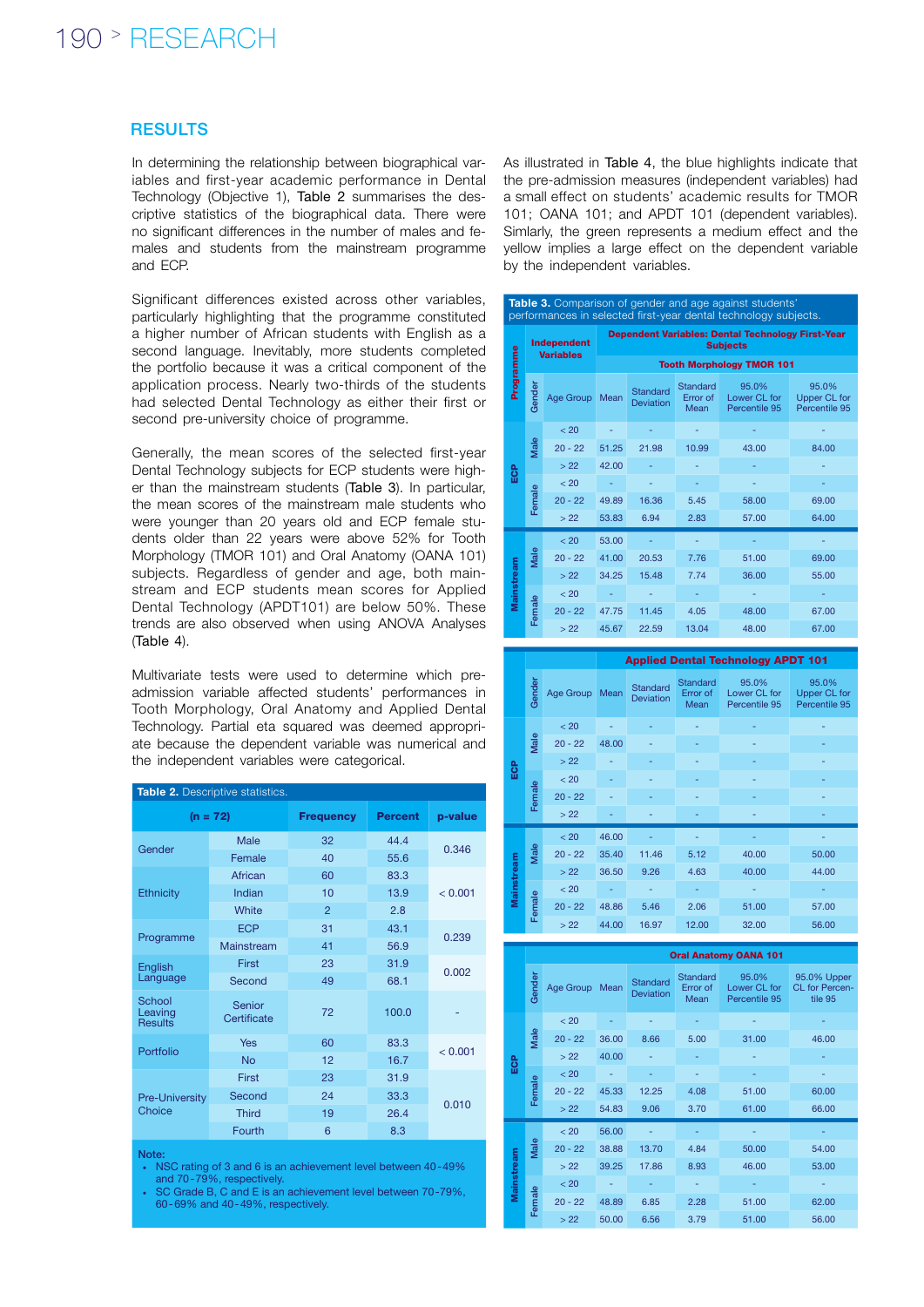# RESEARCH < 191 www.sada.co.za / SADJ Vol. 76 No. 4

Correlation analyses, which measures "the closeness of the linear relationship between the defined variables" and defines the pattern of existing relationships known as regression analysis, revealed no significant correlation.32 In particular, no significant correlation existed between DTMDT scores (Objective 3) and SATAP results (Objective 4) against the students' performances in the selected first-year Dental Technology subjects, respectively.

A noteworthy point, however, is that there is a significant positive correlation between university subjects. For instance, Mainstream students' results showed a significant relationship between APDT 101 and TMOR 101  $(r=0.867, p<0.001)$ , OANA 101 and TMOR 101  $(r=0.687, p<0.001)$ p<0.001), and OANA 101 and APDT 101 (r= 0.766, p< 0.001). Similarly, ECP students' results showed a significant relationship between OANA101 and TMOR101  $(r = 0.881; p < 0.001)$ .

As illustrated in Table 5, the linear regression analyses performed for Objective Two revealed no significant nonzero coefficients (p>0.05) between the independent and dependant variables (TMOR 1010; APDT 1010; and OANA 101). Notably, all of the variance inflation factors (VIF) were less than the standard of 4, implying little multicollinearity.

There is only one significant p-value that is the influence of English Home Language on TMOR101 (p=0.039). The p-value, however, becomes non-significant (>0.05) after adjusting for mainstream and ECP groups. This indicates that the predictive power is not affected by the interplay of predictors. All unstandardised coefficients (B) are negative. Even though the p-values are not significant, it does indicate a trend that there is an inverse relationship between the dependent variable and the independent variables (school subjects).

# **DISCUSSION**

This study sought to determine if there are any associations between Dental Technology students' pre-admission scores and first-year students' academic results. The section below discusses the results per research objective, recommends directions for future research and reports on the study's limitations.

From Tables 3, 4 and 5 it can be inferred that the preadmission measures are weak predictors for success in first-year Dental Technology subjects, particularly in terms of the skillset and prior knowledge needed to succeed in the programme. These results are consistent with the findings from previous studies.<sup>16,20,21,29</sup>

| Table 4. Multivariate analyses.   |                  |                                          |                |                    |       |       |                                               |  |  |
|-----------------------------------|------------------|------------------------------------------|----------------|--------------------|-------|-------|-----------------------------------------------|--|--|
| <b>Factors</b>                    | <b>Dependent</b> | <b>Type III Sum of</b><br><b>Squares</b> | df             | <b>Mean Square</b> | F     | Sig.  | <b>Partial Eta-squared</b><br>$(n_{\rm p}^2)$ |  |  |
|                                   | <b>TMOR101</b>   | 129.252                                  | 1              | 129.252            | 0.709 | 0.428 | 0.709                                         |  |  |
| Gender                            | APDT101          | 40.206                                   | 1              | 40.206             | 0.742 | 0.418 | 0.742                                         |  |  |
|                                   | OANA101          | 142.530                                  | 1              | 142,530            | 0.848 | 0.388 | 0.848                                         |  |  |
|                                   | <b>TMOR101</b>   | 209.158                                  | $\overline{2}$ | 104.579            | 0.574 | 0.588 | 0.574                                         |  |  |
| Age                               | APDT101          | 61.486                                   | 2              | 30.743             | 0.567 | 0.591 | 0.567                                         |  |  |
|                                   | <b>OANA101</b>   | 444.272                                  | $\overline{2}$ | 222.136            | 1.322 | 0.326 | 1.322                                         |  |  |
|                                   | <b>TMOR101</b>   | 0.308                                    | 1              | 0.308              | 0.002 | 0.968 | 0.002                                         |  |  |
| <b>English Home</b><br>Language   | APDT101          | 0.906                                    | $\overline{1}$ | 0.906              | 0.017 | 0.901 | 0.017                                         |  |  |
|                                   | <b>OANA101</b>   | 39.611                                   | 1              | 39.611             | 0.236 | 0.642 | 0.236                                         |  |  |
|                                   | <b>TMOR101</b>   | 784.000                                  | 1              | 784.000            | 4.301 | 0.077 | 4.301                                         |  |  |
| Gender * Age                      | APDT101          | 196,000                                  | 1              | 196,000            | 3.616 | 0.099 | 3.616                                         |  |  |
|                                   | OANA101          | 462.250                                  | 1              | 462.250            | 2.752 | 0.141 | 2.752                                         |  |  |
|                                   | <b>TMOR101</b>   | 372.181                                  | 1              | 372.181            | 2.042 | 0.196 | 2.042                                         |  |  |
| Gender * English<br>Home Language | APDT101          | 104.533                                  | 1              | 104.533            | 1.928 | 0.208 | 1.928                                         |  |  |
|                                   | <b>OANA101</b>   | 78.948                                   |                | 78.948             | 0.470 | 0.515 | 0.470                                         |  |  |

a). R Squared = .768 (Adjusted R Squared = .402) b).R Squared = .804 (Adjusted R Squared = .497) c).R Squared = .619 (Adjusted R Squared = .020)

| Table 5. Linear regression analysis (Dependent Variable: TMOR 101) |                                 |                                                   |                   |                                                           |          |                                                               |       |            |  |  |
|--------------------------------------------------------------------|---------------------------------|---------------------------------------------------|-------------------|-----------------------------------------------------------|----------|---------------------------------------------------------------|-------|------------|--|--|
| <b>Model</b>                                                       | Independent<br><b>Variables</b> | <b>Unstandardized</b><br><b>Coefficients</b><br>в | <b>Std. Error</b> | <b>Standardized</b><br><b>Coefficients</b><br><b>Beta</b> |          | <b>Collinearity</b><br>Sig.<br><b>Statistics</b><br>Tolerance |       | <b>VIF</b> |  |  |
|                                                                    | (Constant)                      | 251.516                                           | 79.734            | ٠                                                         | 3.154    | 0.016                                                         | ٠     | -          |  |  |
|                                                                    | <b>English Home</b>             | $-1.756$                                          | 0.691             | $-0.740$                                                  | $-2.542$ | 0.039                                                         | 0.790 | 1.267      |  |  |
|                                                                    | <b>Maths</b>                    | $-1.627$                                          | 0.789             | $-0.583$                                                  | $-2.061$ | 0.078                                                         | 0.837 | 1.195      |  |  |
|                                                                    | <b>Physical Science</b>         | $-0.240$                                          | 0.732             | $-0.089$                                                  | $-0.328$ | 0.753                                                         | 0.911 | 1.098      |  |  |
|                                                                    | (Constant)                      | 250.634                                           | 86.266            | ٠                                                         | 2.905    | 0.027                                                         | ۰     | -          |  |  |
| $\overline{2}$                                                     | <b>English Home</b>             | $-1.709$                                          | 0.826             | $-0.721$                                                  | $-2.070$ | 0.084                                                         | 0.642 | 1.556      |  |  |
|                                                                    | <b>Maths</b>                    | $-1.603$                                          | 0.870             | $-0.575$                                                  | $-1.843$ | 0.115                                                         | 0.801 | 1.248      |  |  |
|                                                                    | <b>Physical Science</b>         | $-0.257$                                          | 0.801             | $-0.095$                                                  | $-0.322$ | 0.759                                                         | 0.885 | 1.130      |  |  |
|                                                                    | Mainstream/ECP                  | $-1.545$                                          | 11.847            | $-0.042$                                                  | $-0.130$ | 0.900                                                         | 0.759 | 1.318      |  |  |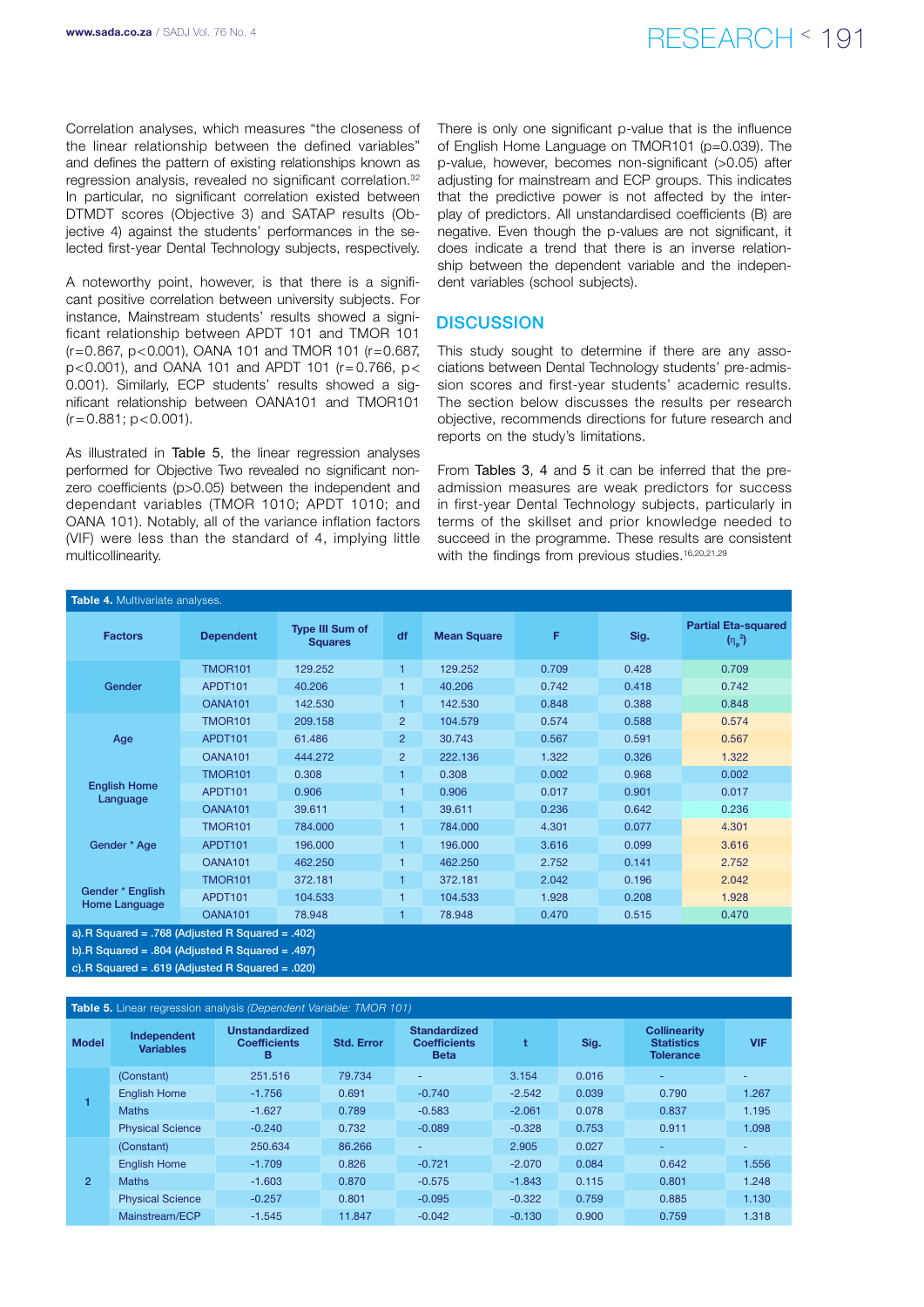Moreover, and from the analyses of gender and age against students' performances in selected first-year dental technology subjects (Table 3), it can be inferred that completing an additional year to the three-year formal mainstream programme enable ECP students to improve their performance in the 'know-why' theory and 'know-how' laboratory-based subjects. Notwithstanding this however, the mean score of <50% for APDT 101 supports the need for more rigorous DTMDT, which must be reviewed and revised continuously to ensure that pre-admission tests are developed to function for its intended purpose. Consistent with Poole, Catano and Cunningham, the robust monitoring between the theory and practical components of pre-admission tests facilitates more valid and reliable admission procedures to be developed.<sup>12</sup>

Concomitantly, it is recommended that socioeconomic and psychosocial variables be considered as previous predictive validity studies revealed that these variables positively correlate with academic performance.<sup>6,7</sup>

In addition, it can be inferred that proficiency in Grade 12 school-leaving subjects such as Mathematics and Physical Science do not necessarily translate to success in first-year university subjects. This supports Stemler's<sup>15</sup> argument that measures of achievement such as schoolleaving results are an excellent starting point, however, these results tend to measure only a narrow range of student abilities. Rooy and Coetzee-Van Rooy<sup>28</sup> have therefore advised that students who are admitted into universities with school-leaving results below 65% will require additional support to succeed academically.

The higher number of African second language English students (Table 2) in the Dental Technology programme further suggests that concerted efforts are being made by DUT to address equity and redress, which are high on the South African higher education agendas.

Contrary to being an essential practice-specific pre-requisite for Dental Technology, the correlations between the DTMDT and SATAP results with first-year students' results in TMOR 101, OANA 101 and APDT 101 were weak. As argued by Schwibbe et al.,<sup>4</sup> a factor possibly contributing to this is that psychomotor measures such as DTMDT do not predict performance in tests with theoretically rich content such as TMOR 101 and OANA 101.

This does not explain the weak correlation between DTMDT and APDT 101, however, both of which predominantly focus on psychomotor skills. Presumably, this could be a consequence of other contributing factors such as students' personal qualities, teaching and learning strategies used, and non-cognitive factors (student motivation and learning behaviour).

Analogous to Schwibbe et al.<sup>4</sup> and Alhadlaq et al.,<sup>13</sup> a significant limitation of this study is that it only assessed the relationship between pre-admission variables and selected first-year subjects. A recommendation therefore is that future research considers a longitudinal and mixed methods study to examine students' academic results through to graduation.

This is to include a deeper theorisation on the interactions between cognitive, non-cognitive and psychomotor abilities in the acquisition of laboratory-based techniques.

Even though pre-admission measures were not predictors of first-year Dental Technology students' academic performance, the positive correlations between the selected first-year subjects indicate that there is horizontal alignment or coherence between discipline-specific subjects within the first-year curriculum. Vahed, McKenna and Singh's<sup>22</sup> study further supports this. They revealed that Tooth Morphology and Oral Anatomy provide the underpinning conceptual knowledge needed to produce and repair (applied knowledge) various dental appliances taught in Applied Dental Technology. For instance, the above authors elaborated that students acquire knowledge on the structural and functional anatomy of the muscles of mastication and facial expression, which is the intellectual field of the Oral Anatomy discipline. This knowledge underscores Applied Dental Technology, which is the field of laboratory-based practice.<sup>22</sup>

Ultimately, the aim of the Dental Technology programme is to provide an appropriate balance in training students for the field of professional practice through APDT 101 while educating them on various disciplinary knowledge such as TMOR 101 and OANA 101. In view of the earlier recommendation to examine students' academic results from first year to graduation, a concurrent examination on the horizontal and vertical alignments of the subjects in the Dental Technology undergraduate curriculum will further serve to provide in-depth understanding of the extent to which students are learning the required knowledge and skills needed for industry. Herein is an area for further research, especially as Dental Technology programmes across South African UoTs are currently revising their undergraduate curricula.

## **CONCLUSION**

Although the various pre-admission assessments used were not predictors of first-year Dental Technology students' academic performance, a salient finding is that there are indications of horizontal coherence between discipline-specific subjects within the first-year curriculum.

Examining the association between pre-admission tests and students' academic results through to graduation is critical, especially as Dental Technology programmes nationally are realigning their curricula according to the revised South African National Qualifications Framework. This combined with a closer analysis of the horizontal and vertical coherence of all subjects in the revised undergraduate Dental Technology curriculum can facilitate the learning pathways for students to succeed academically in universities.